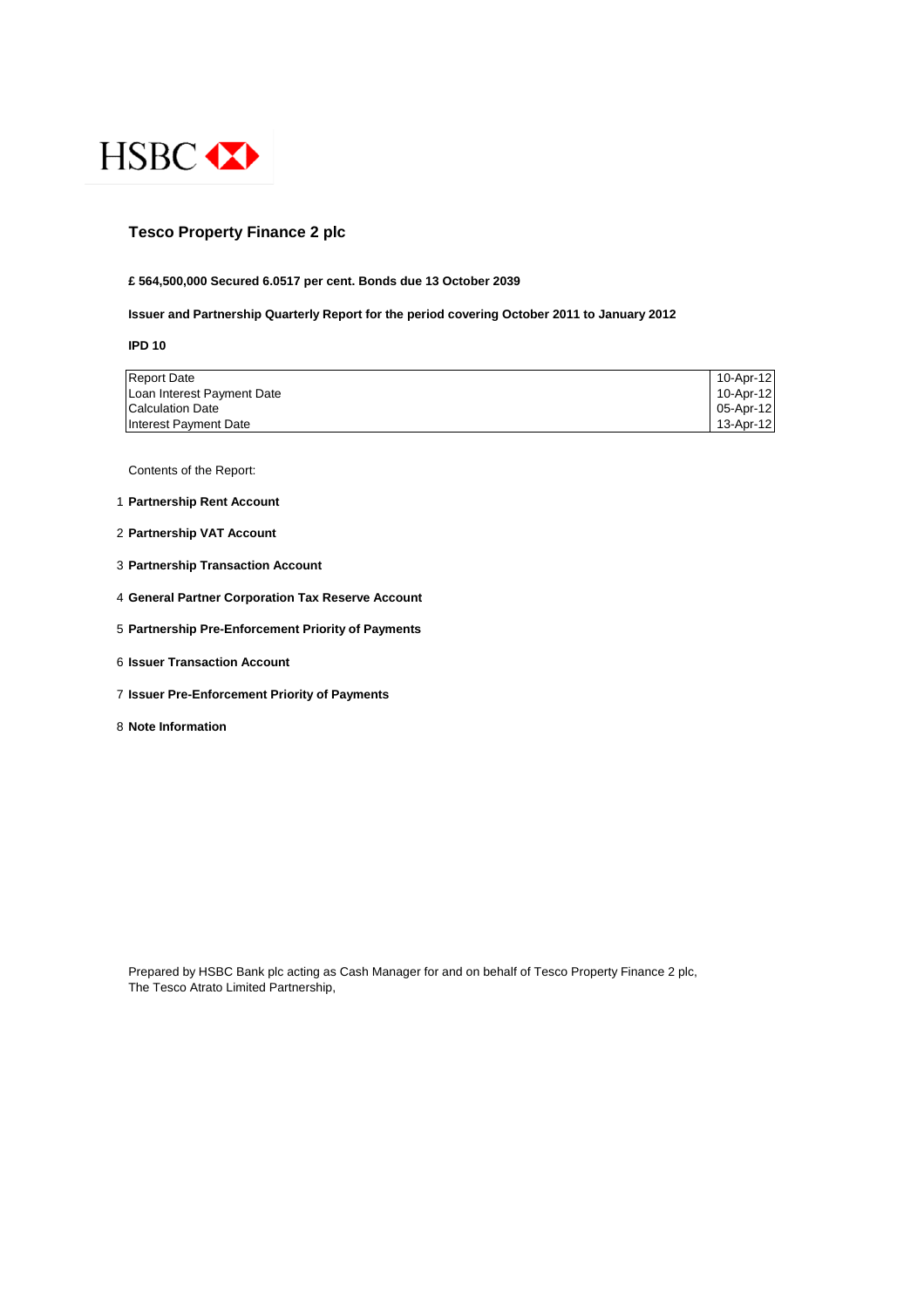## **1. Partnership Rent Account 69796072**

|             | Opening Balance                    | $0.04$ Cr           |
|-------------|------------------------------------|---------------------|
| <b>DATE</b> | <b>ENTRY DETAILS</b>               | CR/DR<br>AMOUNT (£) |
| 23-Sep-09   | Initial Deposit on Closing Date    | 5,000.00 Cr         |
| 22-Mar-12   | Rent                               | 8,164,965.08 Cr     |
| 10-Apr-12   | To Partnership Transaction Account | 8,164,965.08 Dr     |
|             | <b>Closing Balance</b>             | 5,000.04 Cr         |

# **2. Partnership VAT Account 69796099**

|                        | Opening Balance                          | 1,695,806.87 Cr                    |
|------------------------|------------------------------------------|------------------------------------|
| <b>DATE</b>            | <b>ENTRY DETAILS</b>                     | AMOUNT (£)<br>CR/DR                |
| 27-Jan-12<br>22-Mar-12 | <b>VAT Payment</b><br><b>VAT Funding</b> | 1,604,430.44 Dr<br>1,632,993.04 Cr |
|                        | <b>Closing Balance</b>                   | 1,724,369.47 Cr                    |

## **3. Partnership Transaction Account 69796080**

| 10-Oct-11   | Opening Balance                                           | 26.804.95 Cr     |       |
|-------------|-----------------------------------------------------------|------------------|-------|
| <b>DATE</b> | <b>ENTRY DETAILS</b>                                      | AMOUNT (£)       | CR/DR |
|             |                                                           |                  |       |
|             | Property Advisor Fee (Reserved)                           | $0.00C$ r        |       |
| 30-Jan-12   | Return of funds - State St Inv GBPI08489 less £20 charges | 4,480.00 Cr      |       |
| 02-Apr-12   | Capital Contribution - Tesco Atrato LP                    | 180.00 Cr        |       |
| 09-Apr-12   | Interest                                                  | 796.96 Cr        |       |
| 10-Apr-12   | Transfer from Rent                                        | 8,164,965.08 Cr  |       |
| 10-Apr-12   | <b>Trustee Fee</b>                                        | 1,500.00 Dr      |       |
| 10-Apr-12   | <b>Ongoing Fee</b>                                        | 8,450.00 Dr      |       |
| 10-Apr-12   | <b>Mourants</b>                                           | 30,715.75 Dr     |       |
| 10-Apr-12   | Partnership Swap payment                                  | 2,238,776.64 Cr  |       |
| 10-Apr-12   | <b>Partnership Debt</b>                                   | 10,258,558.56 Dr |       |
| 10-Apr-12   | Property Advisor Fee                                      | $0.00$ Dr        |       |
| 10-Apr-12   | <b>Transfer to General</b>                                | $0.00$ Dr        |       |
|             |                                                           |                  |       |
|             |                                                           |                  |       |
|             |                                                           |                  |       |
|             | Closing Balance                                           | 136,779.32 Cr    |       |

# **4. General Partner Corporation Tax Reserve Account 69796115**

|             | Opening Balance        | $0.00$ Cr  |       |
|-------------|------------------------|------------|-------|
| <b>DATE</b> | <b>ENTRY DETAILS</b>   | AMOUNT (£) | CR/DR |
|             |                        |            |       |
|             | <b>Closing Balance</b> | $0.00$ Cr  |       |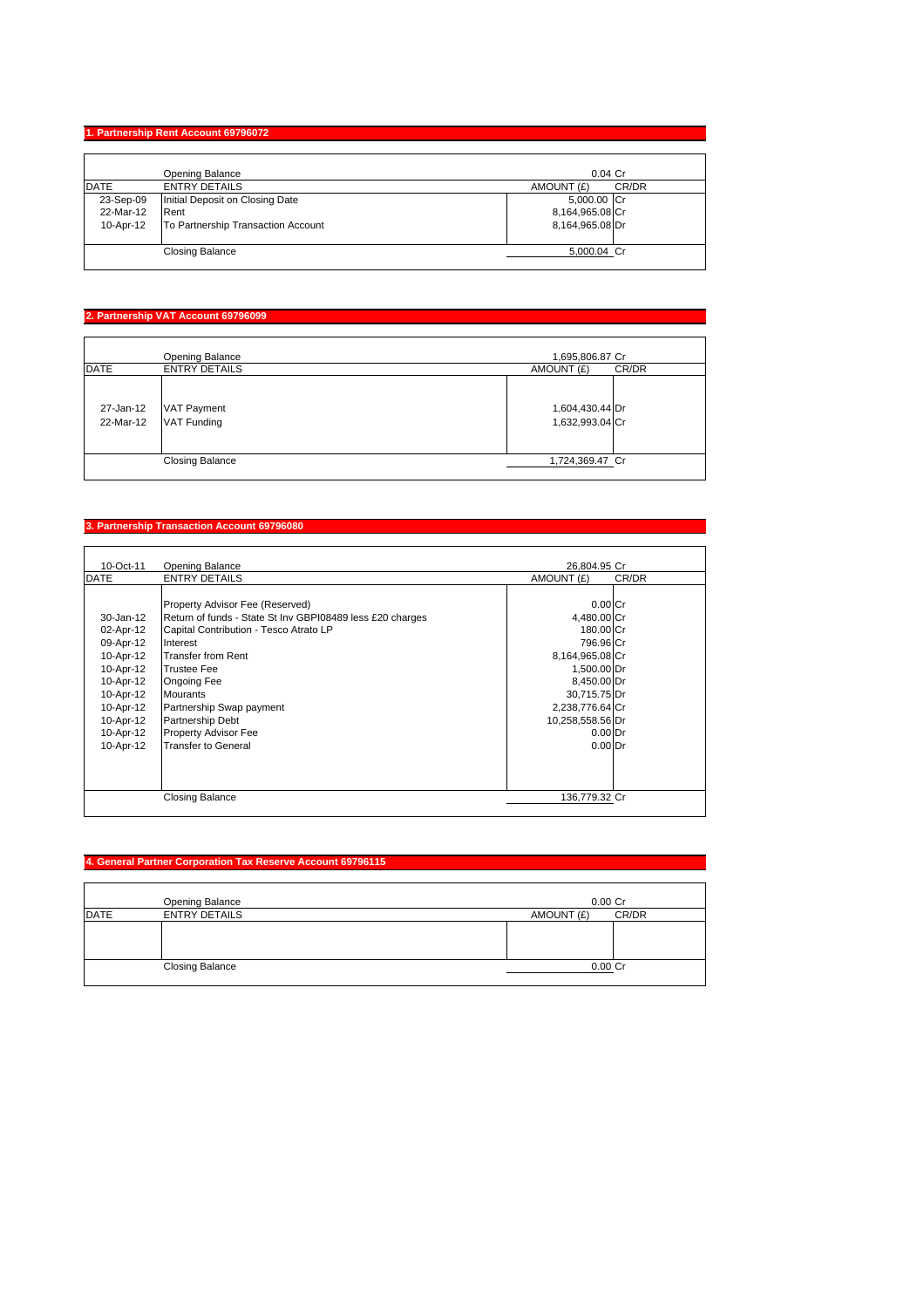|           | 5. Partnership Pre-Enforcement Priority of Payments                                                                 |                          |                       |
|-----------|---------------------------------------------------------------------------------------------------------------------|--------------------------|-----------------------|
|           |                                                                                                                     | <b>Funds Paid Out of</b> | <b>Funds Received</b> |
| Date      |                                                                                                                     | account (£)              | into account $(E)$    |
| 10-Apr-12 |                                                                                                                     |                          |                       |
|           | <b>Partnership Available Funds</b>                                                                                  |                          |                       |
|           |                                                                                                                     |                          |                       |
|           | a Rental Income                                                                                                     |                          | 8,164,965.08          |
|           | b Funds from Issuer under Partnership Swaps                                                                         |                          | 10,258,582.98         |
|           | c From Partnership VAT Account                                                                                      |                          |                       |
|           | d From Partnership Disposal Proceeds Account                                                                        |                          |                       |
|           | e From Partnership Insurance Proceeds Account                                                                       |                          |                       |
|           | f Interest received by the Partnership Accounts and Rent Account                                                    |                          |                       |
|           | g Eligible Investment Earnings by Partnership                                                                       |                          |                       |
|           | h Advance under Committed Subordinated Loan Agreement                                                               |                          |                       |
|           | Net proceeds of a CPO Disposal or a Mortgage Property                                                               |                          |                       |
|           | Net proceeds of a disposal of a Mortgage Property                                                                   |                          |                       |
|           | k Any other sums standing to the credit of the Partnership Transaction Ac                                           |                          | 32,261.91             |
|           | <b>Partnership Pre-Enforcement Priority of Payments</b>                                                             |                          |                       |
|           |                                                                                                                     |                          |                       |
|           | a Partnership Security Trustee Fees                                                                                 | 1,500.00                 |                       |
|           | b Issuer Security Trustee Fee, Bond Trustee, operating expenses of the Issuer<br>(Ongoing Partnership Facility Fee) | 2,700.00                 |                       |
|           | c Partnership Operating Expenses excluding GP UK Tax                                                                | 9,014.00                 |                       |
|           | d Partnership Operator Fee                                                                                          | 17,201.75                |                       |
|           | d Property Advisor Fee (Annual 25 K Jan)                                                                            |                          |                       |
|           | d Nominees Corporate Services Provider Fee                                                                          | 3,000.00                 |                       |
|           | d Nominees Holdco Corporate Services Provider Fee                                                                   | 1,500.00                 |                       |
|           | d Nominees Side Letter payments                                                                                     |                          |                       |
|           | d Nominees Holdco Side Letter payments                                                                              |                          |                       |
|           | d Account Bank Fee                                                                                                  |                          |                       |
|           | d Cash Manager Fee                                                                                                  |                          |                       |
|           |                                                                                                                     |                          |                       |
|           | d Issuer Account Bank, PPA CM, CSP Fee (Ongoing Partnership Facility Fee)                                           | 5,000.00                 |                       |
|           | d Headlease payment                                                                                                 |                          |                       |
|           | e Partnership Expenses Ledger payment                                                                               | 6,250.00                 |                       |
|           | f Partnership Debt Interest                                                                                         | 8,321,162.56             |                       |
|           | f Partnership Swap payment                                                                                          | 8,019,806.34             |                       |
|           | g Partnership Debt Principal                                                                                        | 1,937,396.00             |                       |
|           | Issuer Partnership Swap Termination Amount (Ongoing Partnership Facility                                            |                          |                       |
|           | h Fee)                                                                                                              | 750.00                   |                       |
|           | Partnership Swap Termination Amount                                                                                 |                          |                       |
|           | Property Pool Manager Fee                                                                                           | 130,529.32               |                       |
|           | k Partnership Expenses Ledger payment                                                                               | 0.00                     |                       |
|           | <b>Alteration Adjustment Rent</b>                                                                                   |                          |                       |
|           | m Committed Subordinated Loan payment<br>n Partnership Distribution Account                                         |                          |                       |
|           |                                                                                                                     |                          |                       |
|           | <b>Totals</b>                                                                                                       | 18,455,809.97            | 18,455,809.97         |

| Expense Reserve Ledger - Max GBP 500,000.00 |                   |             |
|---------------------------------------------|-------------------|-------------|
|                                             | Date<br>10-Apr-12 | 6,250.00 Cr |
|                                             | Balance           | 6,250.00    |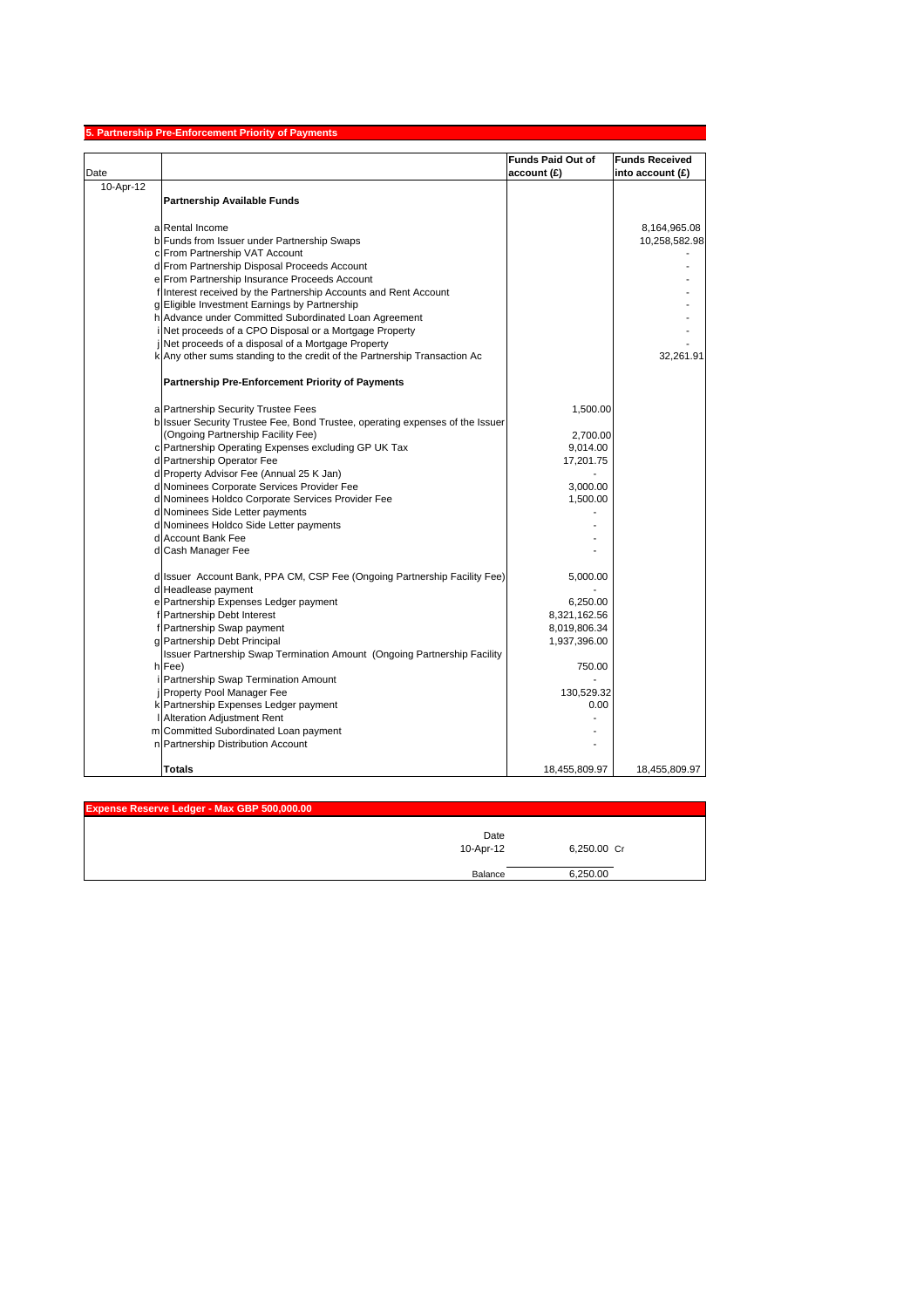## **6. Issuer Transaction Account 69796123**

|             | Opening Balance        | 62.123.38 Cr        |
|-------------|------------------------|---------------------|
| <b>DATE</b> | <b>ENTRY DETAILS</b>   | AMOUNT (£)<br>CR/DR |
|             |                        |                     |
| 01-Feb-12   | <b>Credit interest</b> | 134.74 Cr           |
| $01-Mar-12$ | <b>Credit interest</b> | 7.42 Cr             |
| 02-Apr-12   | <b>Credit interest</b> | 8.19 Cr             |
| 13-Apr-12   | <b>Swaps Receipts</b>  | 2,238,776.64 Cr     |
| 13-Apr-12   | Partnership Debt       | 10,258,558.56 Cr    |
| 13-Apr-12   | Swap Pays              | 2,238,776.64 Dr     |
| 13-Apr-12   | <b>Ongoing Fee</b>     | 7,700.00 Cr         |
| 13-Apr-12   | <b>HSBC</b> Fee        | 7,700.00 Dr         |
| 13-Apr-12   | <b>SFM Fee</b>         | $0.00$ Dr           |
| 13-Apr-12   | <b>Issuer Profit</b>   | 750.00 Cr           |
| 13-Apr-12   | <b>Notes</b>           | 10,258,558.56 Dr    |
|             |                        |                     |
|             |                        |                     |
|             | <b>Closing Balance</b> | 63,023.73 Cr        |

## **7. Issuer Pre-Enforcement Priority of Payments**

| Date      |                                                        | <b>Funds Paid Out of</b><br>account (£) | <b>Funds Received</b><br>into account $(E)$ |
|-----------|--------------------------------------------------------|-----------------------------------------|---------------------------------------------|
| 13-Apr-12 |                                                        |                                         |                                             |
|           | <b>Issuer Available Funds</b>                          |                                         |                                             |
|           | a Funds due to Issuer under Partnership Swap Agreement |                                         | 8,019,806.34                                |
|           | b Amounts due to Issuer in respect of Partnership Loan |                                         | 10,267,008.56                               |
|           | c Any amount due to Issuer under Issuer Swap Agreement |                                         | 10,258,582.98                               |
|           | d Ineterest Received by Issuer on Transaction Account  |                                         | 0.00                                        |
|           | e Eigible Investment Earnings                          |                                         | 0.00                                        |
|           | <b>Issuer Pre-Enforcement Priority of Payments</b>     |                                         |                                             |
|           | a Bond Trustee Fee                                     | 1,200.00                                |                                             |
|           | a Issuer Security Trustee Fee                          | 1.500.00                                |                                             |
|           | b Issuer Operating Expenses                            | 0.00                                    |                                             |
|           | c Issuer/Issuer Holdco Corporate Services Provider Fee | 0.00                                    |                                             |
|           | c Paying Agent Fee                                     | 500.00                                  |                                             |
|           | c Account Bank Fee                                     | 750.00                                  |                                             |
|           | c Cash Manager Fee                                     | 3,750.00                                |                                             |
|           | d Bond Interest                                        | 8,321,162.56                            |                                             |
|           | d Bond Principal                                       | 1,937,396.00                            |                                             |
|           | d Issuer Swap Provider<br>d Partnership Swap payment   | 8,019,806.34<br>10,258,582.98           |                                             |
|           | e Issuer Profit                                        | 750.00                                  |                                             |
|           | f Swap Subordinated Amounts                            | 0.00                                    |                                             |
|           | g Issuer Partnership Swap Termination Amount           | 0.00                                    |                                             |
|           | hilssuer Transaction Account                           | 0.00                                    |                                             |
|           |                                                        |                                         |                                             |
|           | <b>Totals</b>                                          | 28,545,397.88                           | 28,545,397.88                               |